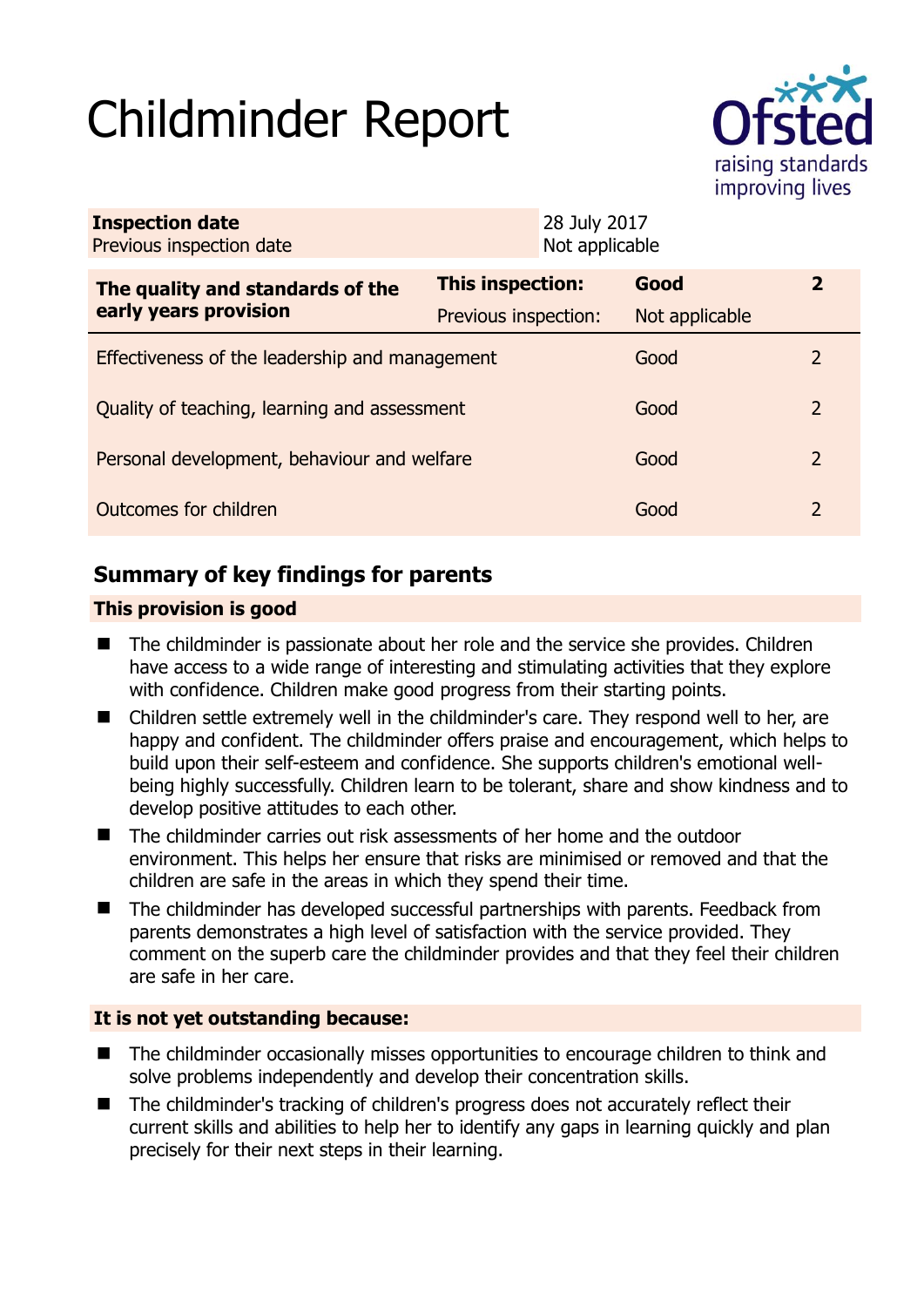## **What the setting needs to do to improve further**

## **To further improve the quality of the early years provision the provider should:**

- $\blacksquare$  provide more opportunities for children to develop their concentration, to think and work things out to solve problems
- enhance monitoring of the children's progress to help to plan more precisely for specific areas in their learning.

## **Inspection activities**

- The inspector viewed all areas of the home used for childminding and the toys and resources available.
- The inspector held a number of discussions with the childminder. She sampled a range of documentation, including the children's learning records, certificates of training and evidence of the suitability of adults living on the premises.
- The inspector took account of the views of parents through written feedback provided.
- $\blacksquare$  The inspector observed the quality of teaching during activities indoors and outdoors, and completed a joint observation with the childminder.

**Inspector**  Cher Walker-Moore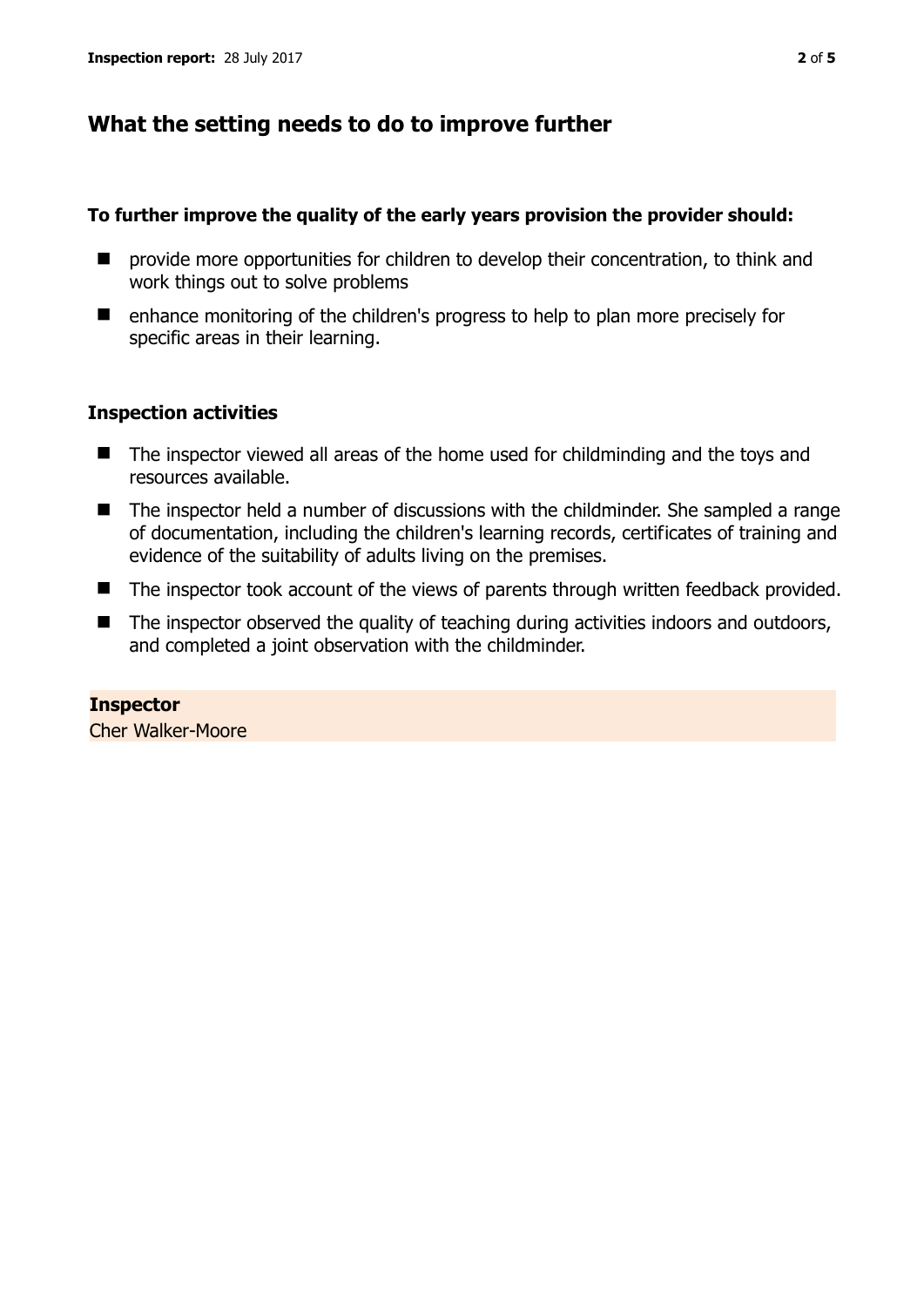## **Inspection findings**

#### **Effectiveness of the leadership and management is good**

Safeguarding is effective. The childminder has a good knowledge of safeguarding matters. For example, she understands her responsibility to prevent children from being drawn into situations that may put them at risk. She understands the procedures she should follow should she be concerned about a child's welfare. The childminder has developed her service very well in the short time she has been childminding and has put care and thought into the provision for children. She regularly reviews her practice to guide further improvement. For example, she is currently improving the environment to make her garden more accessible for children who prefer to learn outdoors.

### **Quality of teaching, learning and assessment is good**

The childminder supports children's learning and development effectively. She provides regular opportunities for parents to be involved in their children's learning. For example, she shares children's personal learning journals and has daily discussions with their parents to help them build on learning at home. The childminder places a strong focus on promoting children's language. She constantly talks to the children about what they are doing and provides a descriptive narrative to help explain what she is doing. She recognises when babies are trying to communicate, sits on the floor and engages in their play. For example, she sings songs while bouncing them up and down and they kick their legs and giggle with excitement, indicating they want the song again. The childminder encourages children to cooperate, and she teaches children to be patient when playing alongside each other.

#### **Personal development, behaviour and welfare are good**

Children have opportunities to lead and make choices in their play. For example, they select activities to play with from a range of resources and engage in learning. The childminder is sensitive and caring to children's individual needs. She provides children with care and affection and gives new children the warmth they need to help them to settle well and build strong attachments. Babies snuggle up to the childminder, demonstrating they feel safe when they are tired or when they need reassurance. They follow the childminder when she briefly moves out of sight and smile when she reappears. The childminder supports children's physical skills well. Children enjoy exploring the wellequipped garden, balancing on the see-saw and jumping on the trampoline.

#### **Outcomes for children are good**

Babies thrive in an exciting and caring environment, for example, they explore the environment with ease. They have space to roll, crawl and pick up toys that interest them. Children are motivated and enjoy learning. Children develop good social skills. They play alongside each other well as they build friendships. Children gain the necessary skills they need for future learning.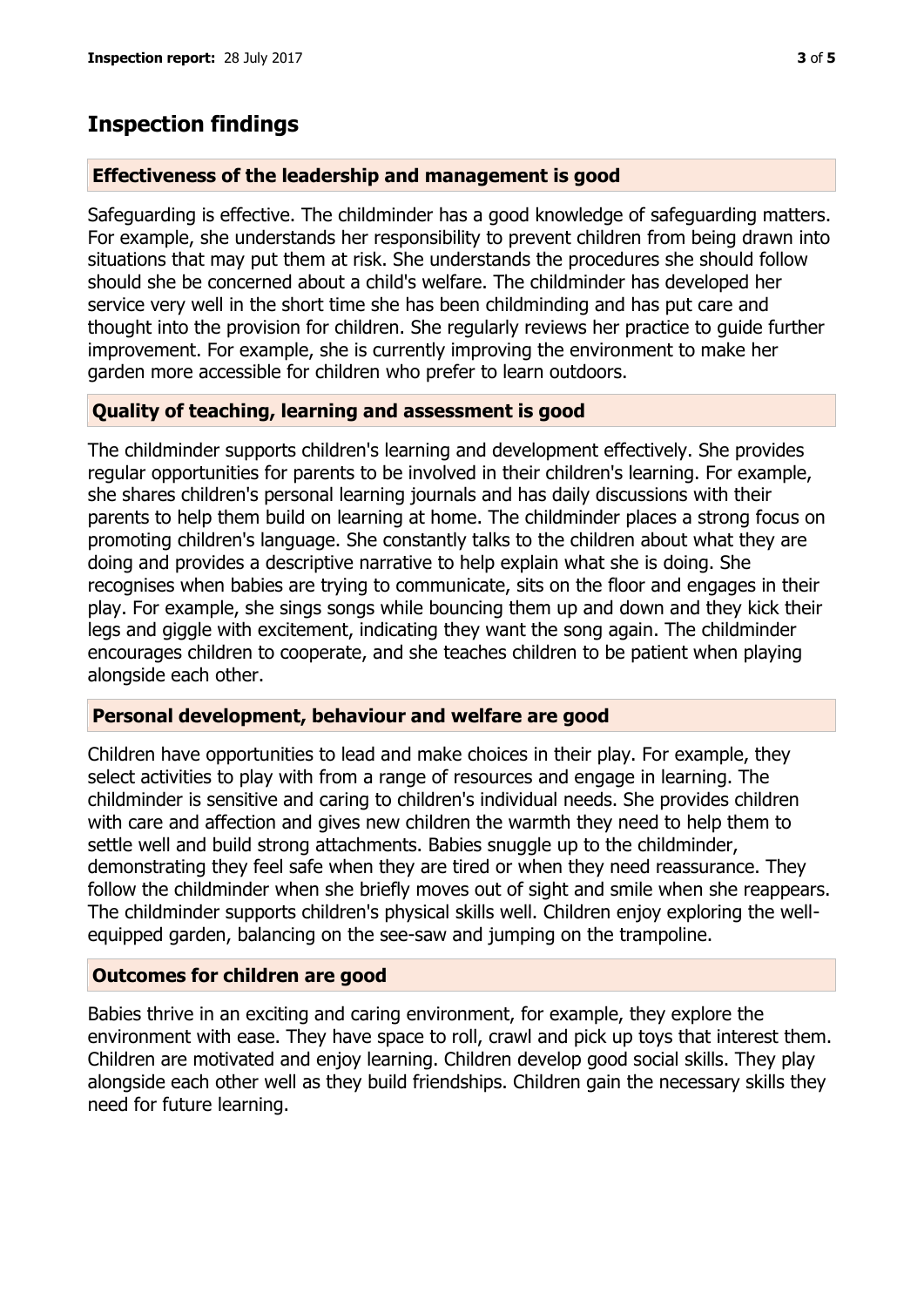# **Setting details**

| Unique reference number          | EY487144                                               |  |
|----------------------------------|--------------------------------------------------------|--|
| <b>Local authority</b>           | Wandsworth                                             |  |
| <b>Inspection number</b>         | 1012327                                                |  |
| <b>Type of provision</b>         | Childminder                                            |  |
| Day care type                    | Childminder                                            |  |
| <b>Registers</b>                 | Early Years Register, Compulsory Childcare<br>Register |  |
| <b>Age range of children</b>     | $0 - 3$                                                |  |
| <b>Total number of places</b>    | 6                                                      |  |
| Number of children on roll       | 5                                                      |  |
| <b>Name of registered person</b> |                                                        |  |
| Date of previous inspection      | Not applicable                                         |  |
| <b>Telephone number</b>          |                                                        |  |

The childminder registered in 2015. She lives in the London Borough of Wandsworth. She operates all year round, Monday to Friday, from 6.30am to 6.30pm, except for family holidays.

This inspection was carried out by Ofsted under sections 49 and 50 of the Childcare Act 2006 on the quality and standards of provision that is registered on the Early Years Register. The registered person must ensure that this provision complies with the statutory framework for children's learning, development and care, known as the early years foundation stage.

Any complaints about the inspection or the report should be made following the procedures set out in the guidance 'Complaints procedure: raising concerns and making complaints about Ofsted', which is available from Ofsted's website: www.gov.uk/government/organisations/ofsted. If you would like Ofsted to send you a copy of the guidance, please telephone 0300 123 4234, or email enquiries@ofsted.gov.uk.